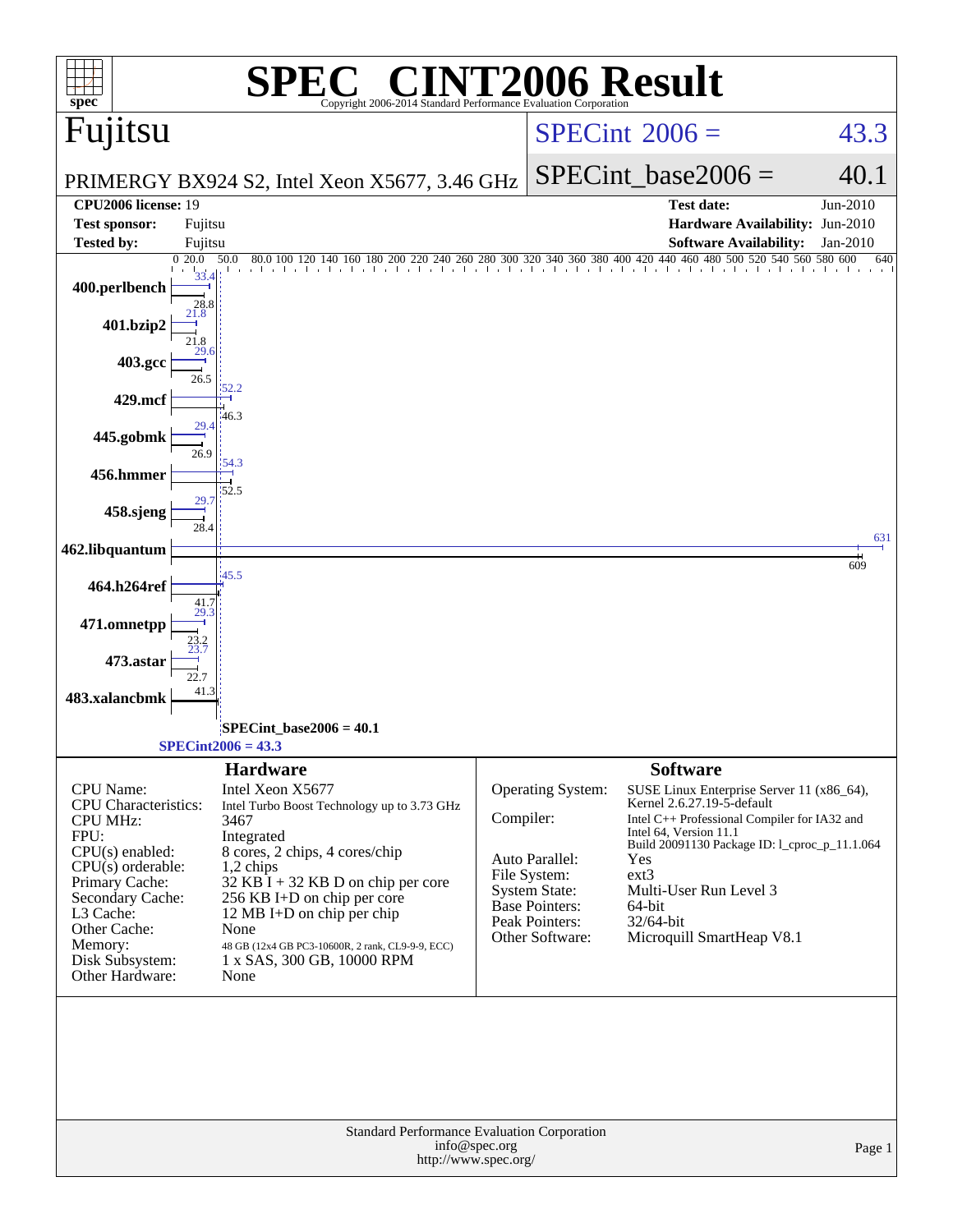

# **[SPEC CINT2006 Result](http://www.spec.org/auto/cpu2006/Docs/result-fields.html#SPECCINT2006Result)**

# Fujitsu

## $SPECint2006 = 43.3$  $SPECint2006 = 43.3$

PRIMERGY BX924 S2, Intel Xeon X5677, 3.46 GHz

SPECint base2006 =  $40.1$ 

#### **[CPU2006 license:](http://www.spec.org/auto/cpu2006/Docs/result-fields.html#CPU2006license)** 19 **[Test date:](http://www.spec.org/auto/cpu2006/Docs/result-fields.html#Testdate)** Jun-2010

**[Test sponsor:](http://www.spec.org/auto/cpu2006/Docs/result-fields.html#Testsponsor)** Fujitsu **[Hardware Availability:](http://www.spec.org/auto/cpu2006/Docs/result-fields.html#HardwareAvailability)** Jun-2010 **[Tested by:](http://www.spec.org/auto/cpu2006/Docs/result-fields.html#Testedby)** Fujitsu **[Software Availability:](http://www.spec.org/auto/cpu2006/Docs/result-fields.html#SoftwareAvailability)** Jan-2010

#### **[Results Table](http://www.spec.org/auto/cpu2006/Docs/result-fields.html#ResultsTable)**

| <b>Base</b>    |                               |                |              |                                     | <b>Peak</b> |                |              |                |              |                |              |
|----------------|-------------------------------|----------------|--------------|-------------------------------------|-------------|----------------|--------------|----------------|--------------|----------------|--------------|
| <b>Seconds</b> | <b>Ratio</b>                  | <b>Seconds</b> | <b>Ratio</b> | <b>Seconds</b>                      | Ratio       | <b>Seconds</b> | <b>Ratio</b> | <b>Seconds</b> | <b>Ratio</b> | <b>Seconds</b> | <b>Ratio</b> |
| 339            | 28.9                          | 340            | 28.7         | 339                                 | 28.8        | 292            | 33.4         | 291            | 33.6         | 293            | 33.3         |
| 443            | 21.8                          | 443            | 21.8         | 445                                 | 21.7        | 442            | 21.8         | 443            | 21.8         | 443            | 21.8         |
| 304            | 26.5                          | 304            | 26.5         | 304                                 | 26.5        | 270            | 29.9         | 272            | 29.6         | 272            | 29.6         |
| 197            | 46.3                          | 197            | 46.2         | 197                                 | 46.3        | 175            | 52.2         | 176            | 51.8         | 173            | 52.6         |
| 389            | 26.9                          | 390            | 26.9         | 390                                 | 26.9        | 357            | 29.4         | 356            | 29.5         | 356            | 29.4         |
| 177            | 52.8                          | 179            | 52.0         | 178                                 | 52.5        | 172            | 54.3         | 172            | 54.2         | <u>172</u>     | 54.3         |
| 426            | 28.4                          | 425            | 28.4         | 425                                 | 28.5        | 407            | 29.7         | 407            | 29.7         | 407            | 29.7         |
| 33.8           | 612                           | 34.0           | 609          | 34.0                                | 609         | 34.0           | 609          | 32.8           | 631          | 32.8           | 631          |
| 529            | 41.8                          | 537            | 41.2         | 531                                 | 41.7        | 486            | 45.5         | 486            | 45.5         | 486            | 45.6         |
| 269            | 23.2                          | 269            | 23.2         | 270                                 | 23.1        | 219            | 28.5         | 213            | 29.4         | 213            | 29.3         |
| 309            | 22.7                          | 308            | 22.8         | 310                                 | 22.6        | 296            | 23.7         | 297            | 23.6         | 297            | 23.7         |
| 167            | 41.3                          | 167            | 41.4         | 168                                 | 41.1        | 167            | 41.3         | 167            | 41.4         | 168            | 41.1         |
|                | $\mathbf{D} \cdot \mathbf{A}$ |                |              | 2.11<br>1.1.1.1<br>$\rightarrow$ 1. |             |                |              |                |              |                |              |

Results appear in the [order in which they were run.](http://www.spec.org/auto/cpu2006/Docs/result-fields.html#RunOrder) Bold underlined text [indicates a median measurement.](http://www.spec.org/auto/cpu2006/Docs/result-fields.html#Median)

#### **[Operating System Notes](http://www.spec.org/auto/cpu2006/Docs/result-fields.html#OperatingSystemNotes)**

'ulimit -s unlimited' was used to set the stacksize to unlimited prior to run

#### **[Platform Notes](http://www.spec.org/auto/cpu2006/Docs/result-fields.html#PlatformNotes)**

 BIOS configuration: Data Reuse Optimization = Disable Performance/Power Setting = Traditional

#### **[General Notes](http://www.spec.org/auto/cpu2006/Docs/result-fields.html#GeneralNotes)**

 OMP\_NUM\_THREADS set to number of cores KMP\_AFFINITY set to granularity=fine,scatter For information about Fujitsu please visit: <http://www.fujitsu.com> Binaries were compiled on SLES 10 with Binutils 2.18.50.0.7.20080502

# **[Base Compiler Invocation](http://www.spec.org/auto/cpu2006/Docs/result-fields.html#BaseCompilerInvocation)**

[C benchmarks](http://www.spec.org/auto/cpu2006/Docs/result-fields.html#Cbenchmarks):  $\text{icc}$   $-\text{m64}$ 

[C++ benchmarks:](http://www.spec.org/auto/cpu2006/Docs/result-fields.html#CXXbenchmarks) [icpc -m64](http://www.spec.org/cpu2006/results/res2010q3/cpu2006-20100702-12048.flags.html#user_CXXbase_intel_icpc_64bit_fc66a5337ce925472a5c54ad6a0de310)

> Standard Performance Evaluation Corporation [info@spec.org](mailto:info@spec.org) <http://www.spec.org/>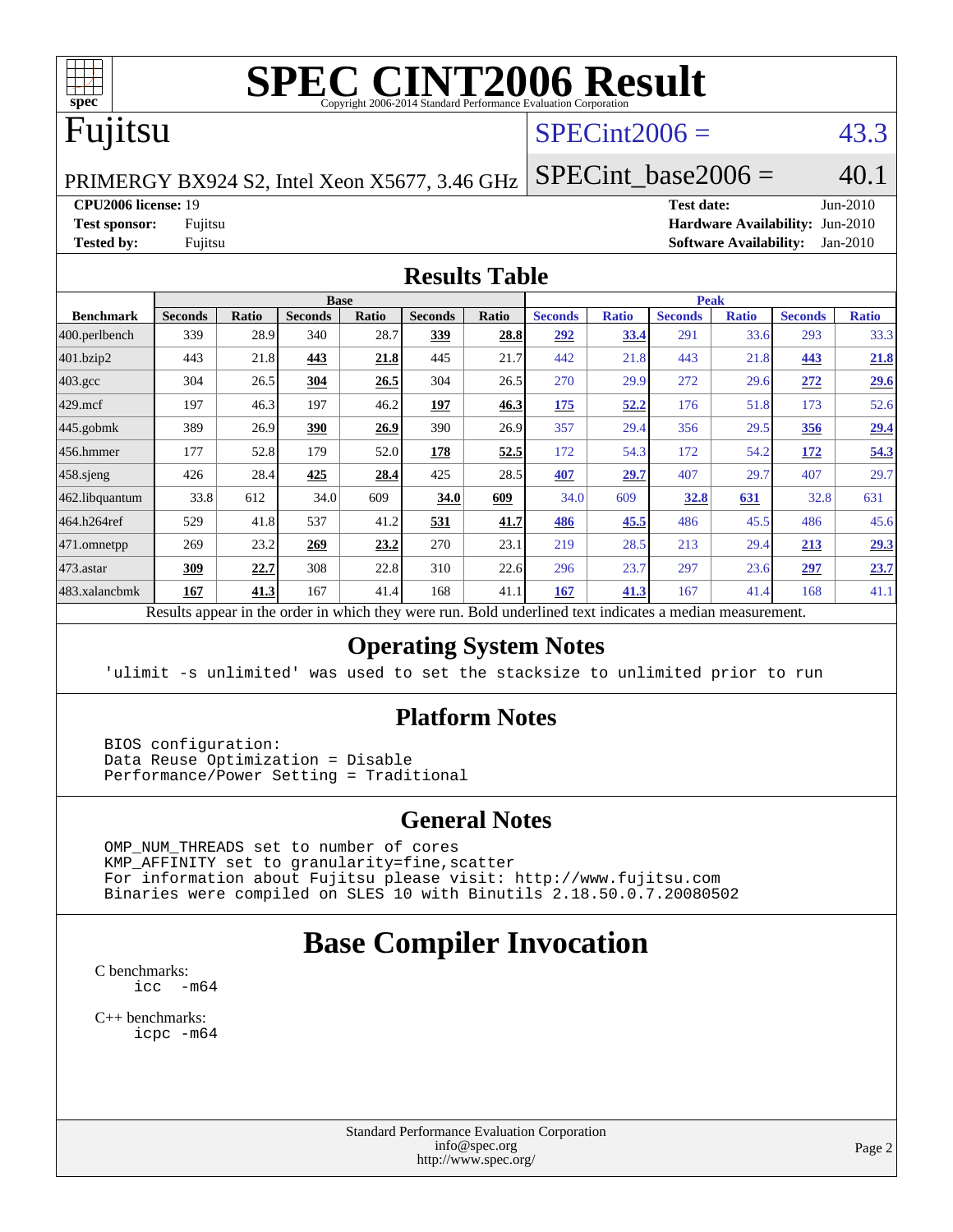

# **[SPEC CINT2006 Result](http://www.spec.org/auto/cpu2006/Docs/result-fields.html#SPECCINT2006Result)**

# Fujitsu

### $SPECint2006 = 43.3$  $SPECint2006 = 43.3$

PRIMERGY BX924 S2, Intel Xeon X5677, 3.46 GHz SPECint base2006 =  $40.1$ 

**[CPU2006 license:](http://www.spec.org/auto/cpu2006/Docs/result-fields.html#CPU2006license)** 19 **[Test date:](http://www.spec.org/auto/cpu2006/Docs/result-fields.html#Testdate)** Jun-2010 **[Test sponsor:](http://www.spec.org/auto/cpu2006/Docs/result-fields.html#Testsponsor)** Fujitsu **[Hardware Availability:](http://www.spec.org/auto/cpu2006/Docs/result-fields.html#HardwareAvailability)** Jun-2010 **[Tested by:](http://www.spec.org/auto/cpu2006/Docs/result-fields.html#Testedby)** Fujitsu **[Software Availability:](http://www.spec.org/auto/cpu2006/Docs/result-fields.html#SoftwareAvailability)** Jan-2010

## **[Base Portability Flags](http://www.spec.org/auto/cpu2006/Docs/result-fields.html#BasePortabilityFlags)**

 400.perlbench: [-DSPEC\\_CPU\\_LP64](http://www.spec.org/cpu2006/results/res2010q3/cpu2006-20100702-12048.flags.html#b400.perlbench_basePORTABILITY_DSPEC_CPU_LP64) [-DSPEC\\_CPU\\_LINUX\\_X64](http://www.spec.org/cpu2006/results/res2010q3/cpu2006-20100702-12048.flags.html#b400.perlbench_baseCPORTABILITY_DSPEC_CPU_LINUX_X64) 401.bzip2: [-DSPEC\\_CPU\\_LP64](http://www.spec.org/cpu2006/results/res2010q3/cpu2006-20100702-12048.flags.html#suite_basePORTABILITY401_bzip2_DSPEC_CPU_LP64) 403.gcc: [-DSPEC\\_CPU\\_LP64](http://www.spec.org/cpu2006/results/res2010q3/cpu2006-20100702-12048.flags.html#suite_basePORTABILITY403_gcc_DSPEC_CPU_LP64) 429.mcf: [-DSPEC\\_CPU\\_LP64](http://www.spec.org/cpu2006/results/res2010q3/cpu2006-20100702-12048.flags.html#suite_basePORTABILITY429_mcf_DSPEC_CPU_LP64) 445.gobmk: [-DSPEC\\_CPU\\_LP64](http://www.spec.org/cpu2006/results/res2010q3/cpu2006-20100702-12048.flags.html#suite_basePORTABILITY445_gobmk_DSPEC_CPU_LP64) 456.hmmer: [-DSPEC\\_CPU\\_LP64](http://www.spec.org/cpu2006/results/res2010q3/cpu2006-20100702-12048.flags.html#suite_basePORTABILITY456_hmmer_DSPEC_CPU_LP64) 458.sjeng: [-DSPEC\\_CPU\\_LP64](http://www.spec.org/cpu2006/results/res2010q3/cpu2006-20100702-12048.flags.html#suite_basePORTABILITY458_sjeng_DSPEC_CPU_LP64) 462.libquantum: [-DSPEC\\_CPU\\_LP64](http://www.spec.org/cpu2006/results/res2010q3/cpu2006-20100702-12048.flags.html#suite_basePORTABILITY462_libquantum_DSPEC_CPU_LP64) [-DSPEC\\_CPU\\_LINUX](http://www.spec.org/cpu2006/results/res2010q3/cpu2006-20100702-12048.flags.html#b462.libquantum_baseCPORTABILITY_DSPEC_CPU_LINUX) 464.h264ref: [-DSPEC\\_CPU\\_LP64](http://www.spec.org/cpu2006/results/res2010q3/cpu2006-20100702-12048.flags.html#suite_basePORTABILITY464_h264ref_DSPEC_CPU_LP64) 471.omnetpp: [-DSPEC\\_CPU\\_LP64](http://www.spec.org/cpu2006/results/res2010q3/cpu2006-20100702-12048.flags.html#suite_basePORTABILITY471_omnetpp_DSPEC_CPU_LP64) 473.astar: [-DSPEC\\_CPU\\_LP64](http://www.spec.org/cpu2006/results/res2010q3/cpu2006-20100702-12048.flags.html#suite_basePORTABILITY473_astar_DSPEC_CPU_LP64) 483.xalancbmk: [-DSPEC\\_CPU\\_LP64](http://www.spec.org/cpu2006/results/res2010q3/cpu2006-20100702-12048.flags.html#suite_basePORTABILITY483_xalancbmk_DSPEC_CPU_LP64) [-DSPEC\\_CPU\\_LINUX](http://www.spec.org/cpu2006/results/res2010q3/cpu2006-20100702-12048.flags.html#b483.xalancbmk_baseCXXPORTABILITY_DSPEC_CPU_LINUX)

### **[Base Optimization Flags](http://www.spec.org/auto/cpu2006/Docs/result-fields.html#BaseOptimizationFlags)**

[C benchmarks](http://www.spec.org/auto/cpu2006/Docs/result-fields.html#Cbenchmarks):

[-xSSE4.2](http://www.spec.org/cpu2006/results/res2010q3/cpu2006-20100702-12048.flags.html#user_CCbase_f-xSSE42_f91528193cf0b216347adb8b939d4107) [-ipo](http://www.spec.org/cpu2006/results/res2010q3/cpu2006-20100702-12048.flags.html#user_CCbase_f-ipo) [-O3](http://www.spec.org/cpu2006/results/res2010q3/cpu2006-20100702-12048.flags.html#user_CCbase_f-O3) [-no-prec-div](http://www.spec.org/cpu2006/results/res2010q3/cpu2006-20100702-12048.flags.html#user_CCbase_f-no-prec-div) [-static](http://www.spec.org/cpu2006/results/res2010q3/cpu2006-20100702-12048.flags.html#user_CCbase_f-static) [-parallel](http://www.spec.org/cpu2006/results/res2010q3/cpu2006-20100702-12048.flags.html#user_CCbase_f-parallel) [-opt-prefetch](http://www.spec.org/cpu2006/results/res2010q3/cpu2006-20100702-12048.flags.html#user_CCbase_f-opt-prefetch)

[C++ benchmarks:](http://www.spec.org/auto/cpu2006/Docs/result-fields.html#CXXbenchmarks)

[-xSSE4.2](http://www.spec.org/cpu2006/results/res2010q3/cpu2006-20100702-12048.flags.html#user_CXXbase_f-xSSE42_f91528193cf0b216347adb8b939d4107) [-ipo](http://www.spec.org/cpu2006/results/res2010q3/cpu2006-20100702-12048.flags.html#user_CXXbase_f-ipo) [-O3](http://www.spec.org/cpu2006/results/res2010q3/cpu2006-20100702-12048.flags.html#user_CXXbase_f-O3) [-no-prec-div](http://www.spec.org/cpu2006/results/res2010q3/cpu2006-20100702-12048.flags.html#user_CXXbase_f-no-prec-div) [-opt-prefetch](http://www.spec.org/cpu2006/results/res2010q3/cpu2006-20100702-12048.flags.html#user_CXXbase_f-opt-prefetch) [-Wl,-z,muldefs](http://www.spec.org/cpu2006/results/res2010q3/cpu2006-20100702-12048.flags.html#user_CXXbase_link_force_multiple1_74079c344b956b9658436fd1b6dd3a8a) [-L/home/cmplr/usr3/alrahate/cpu2006.1.1.ic11.1/libic11.1-64bit -lsmartheap64](http://www.spec.org/cpu2006/results/res2010q3/cpu2006-20100702-12048.flags.html#user_CXXbase_SmartHeap64_e2306cda84805d1ab360117a79ff779c)

#### **[Base Other Flags](http://www.spec.org/auto/cpu2006/Docs/result-fields.html#BaseOtherFlags)**

[C benchmarks](http://www.spec.org/auto/cpu2006/Docs/result-fields.html#Cbenchmarks):

403.gcc: [-Dalloca=\\_alloca](http://www.spec.org/cpu2006/results/res2010q3/cpu2006-20100702-12048.flags.html#b403.gcc_baseEXTRA_CFLAGS_Dalloca_be3056838c12de2578596ca5467af7f3)

# **[Peak Compiler Invocation](http://www.spec.org/auto/cpu2006/Docs/result-fields.html#PeakCompilerInvocation)**

[C benchmarks \(except as noted below\)](http://www.spec.org/auto/cpu2006/Docs/result-fields.html#Cbenchmarksexceptasnotedbelow):

icc  $-m64$ 

400.perlbench: [icc -m32](http://www.spec.org/cpu2006/results/res2010q3/cpu2006-20100702-12048.flags.html#user_peakCCLD400_perlbench_intel_icc_32bit_a6a621f8d50482236b970c6ac5f55f93)

429.mcf: [icc -m32](http://www.spec.org/cpu2006/results/res2010q3/cpu2006-20100702-12048.flags.html#user_peakCCLD429_mcf_intel_icc_32bit_a6a621f8d50482236b970c6ac5f55f93)

445.gobmk: [icc -m32](http://www.spec.org/cpu2006/results/res2010q3/cpu2006-20100702-12048.flags.html#user_peakCCLD445_gobmk_intel_icc_32bit_a6a621f8d50482236b970c6ac5f55f93)

464.h264ref: [icc -m32](http://www.spec.org/cpu2006/results/res2010q3/cpu2006-20100702-12048.flags.html#user_peakCCLD464_h264ref_intel_icc_32bit_a6a621f8d50482236b970c6ac5f55f93)

[C++ benchmarks \(except as noted below\):](http://www.spec.org/auto/cpu2006/Docs/result-fields.html#CXXbenchmarksexceptasnotedbelow) [icpc -m64](http://www.spec.org/cpu2006/results/res2010q3/cpu2006-20100702-12048.flags.html#user_CXXpeak_intel_icpc_64bit_fc66a5337ce925472a5c54ad6a0de310)

Continued on next page

Standard Performance Evaluation Corporation [info@spec.org](mailto:info@spec.org) <http://www.spec.org/>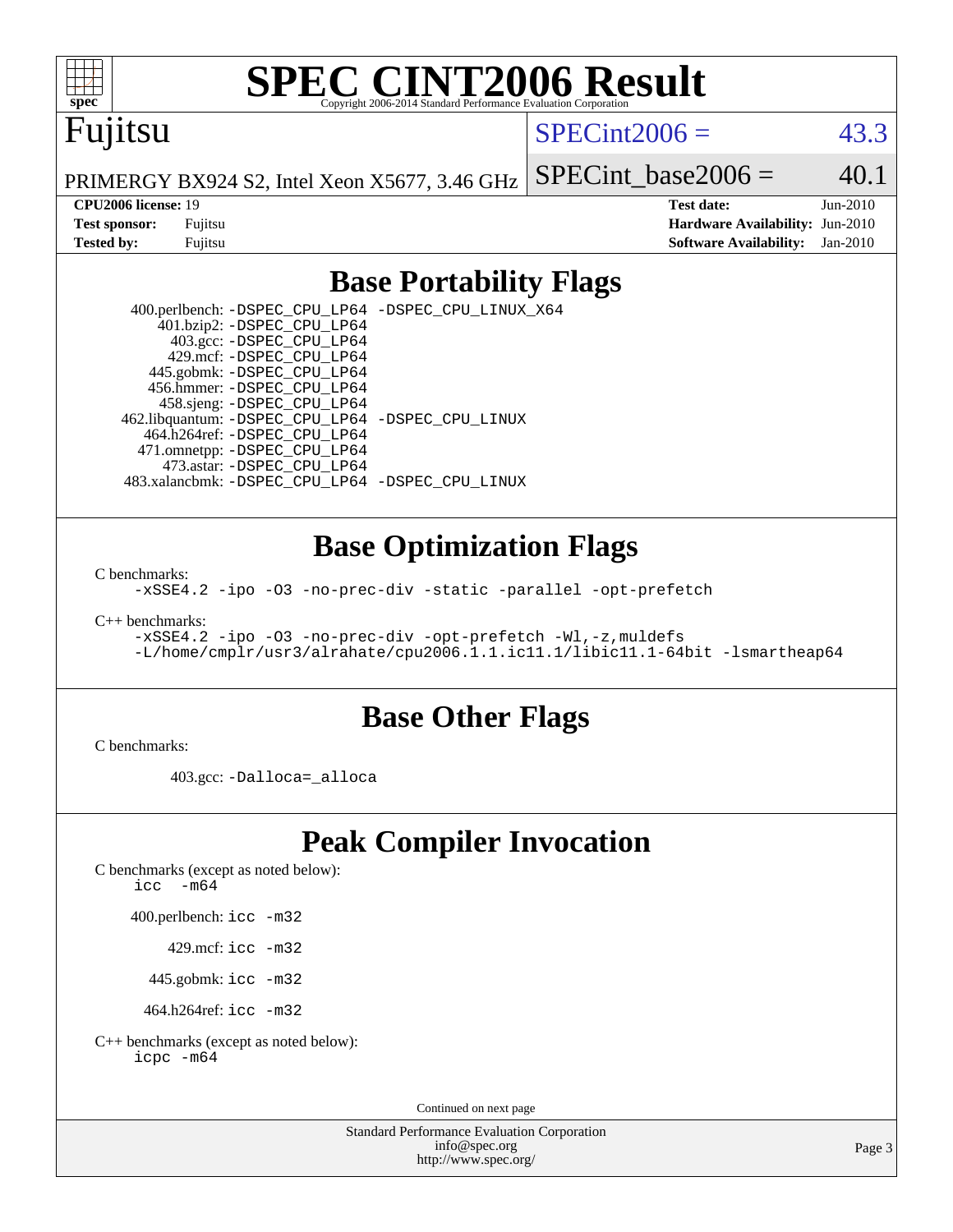

# **[SPEC CINT2006 Result](http://www.spec.org/auto/cpu2006/Docs/result-fields.html#SPECCINT2006Result)**

 $SPECint2006 = 43.3$  $SPECint2006 = 43.3$ 

PRIMERGY BX924 S2, Intel Xeon X5677, 3.46 GHz SPECint base2006 =  $40.1$ 

Fujitsu

**[CPU2006 license:](http://www.spec.org/auto/cpu2006/Docs/result-fields.html#CPU2006license)** 19 **[Test date:](http://www.spec.org/auto/cpu2006/Docs/result-fields.html#Testdate)** Jun-2010 **[Test sponsor:](http://www.spec.org/auto/cpu2006/Docs/result-fields.html#Testsponsor)** Fujitsu **[Hardware Availability:](http://www.spec.org/auto/cpu2006/Docs/result-fields.html#HardwareAvailability)** Jun-2010 **[Tested by:](http://www.spec.org/auto/cpu2006/Docs/result-fields.html#Testedby)** Fujitsu **[Software Availability:](http://www.spec.org/auto/cpu2006/Docs/result-fields.html#SoftwareAvailability)** Jan-2010

# **[Peak Compiler Invocation \(Continued\)](http://www.spec.org/auto/cpu2006/Docs/result-fields.html#PeakCompilerInvocation)**

471.omnetpp: [icpc -m32](http://www.spec.org/cpu2006/results/res2010q3/cpu2006-20100702-12048.flags.html#user_peakCXXLD471_omnetpp_intel_icpc_32bit_4e5a5ef1a53fd332b3c49e69c3330699)

## **[Peak Portability Flags](http://www.spec.org/auto/cpu2006/Docs/result-fields.html#PeakPortabilityFlags)**

400.perlbench: [-DSPEC\\_CPU\\_LINUX\\_IA32](http://www.spec.org/cpu2006/results/res2010q3/cpu2006-20100702-12048.flags.html#b400.perlbench_peakCPORTABILITY_DSPEC_CPU_LINUX_IA32)

 401.bzip2: [-DSPEC\\_CPU\\_LP64](http://www.spec.org/cpu2006/results/res2010q3/cpu2006-20100702-12048.flags.html#suite_peakPORTABILITY401_bzip2_DSPEC_CPU_LP64) 403.gcc: [-DSPEC\\_CPU\\_LP64](http://www.spec.org/cpu2006/results/res2010q3/cpu2006-20100702-12048.flags.html#suite_peakPORTABILITY403_gcc_DSPEC_CPU_LP64) 456.hmmer: [-DSPEC\\_CPU\\_LP64](http://www.spec.org/cpu2006/results/res2010q3/cpu2006-20100702-12048.flags.html#suite_peakPORTABILITY456_hmmer_DSPEC_CPU_LP64) 458.sjeng: [-DSPEC\\_CPU\\_LP64](http://www.spec.org/cpu2006/results/res2010q3/cpu2006-20100702-12048.flags.html#suite_peakPORTABILITY458_sjeng_DSPEC_CPU_LP64) 462.libquantum: [-DSPEC\\_CPU\\_LP64](http://www.spec.org/cpu2006/results/res2010q3/cpu2006-20100702-12048.flags.html#suite_peakPORTABILITY462_libquantum_DSPEC_CPU_LP64) [-DSPEC\\_CPU\\_LINUX](http://www.spec.org/cpu2006/results/res2010q3/cpu2006-20100702-12048.flags.html#b462.libquantum_peakCPORTABILITY_DSPEC_CPU_LINUX) 473.astar: [-DSPEC\\_CPU\\_LP64](http://www.spec.org/cpu2006/results/res2010q3/cpu2006-20100702-12048.flags.html#suite_peakPORTABILITY473_astar_DSPEC_CPU_LP64) 483.xalancbmk: [-DSPEC\\_CPU\\_LP64](http://www.spec.org/cpu2006/results/res2010q3/cpu2006-20100702-12048.flags.html#suite_peakPORTABILITY483_xalancbmk_DSPEC_CPU_LP64) [-DSPEC\\_CPU\\_LINUX](http://www.spec.org/cpu2006/results/res2010q3/cpu2006-20100702-12048.flags.html#b483.xalancbmk_peakCXXPORTABILITY_DSPEC_CPU_LINUX)

# **[Peak Optimization Flags](http://www.spec.org/auto/cpu2006/Docs/result-fields.html#PeakOptimizationFlags)**

[C benchmarks](http://www.spec.org/auto/cpu2006/Docs/result-fields.html#Cbenchmarks):

 400.perlbench: [-xSSE4.2](http://www.spec.org/cpu2006/results/res2010q3/cpu2006-20100702-12048.flags.html#user_peakPASS2_CFLAGSPASS2_LDCFLAGS400_perlbench_f-xSSE42_f91528193cf0b216347adb8b939d4107)(pass 2) [-prof-gen](http://www.spec.org/cpu2006/results/res2010q3/cpu2006-20100702-12048.flags.html#user_peakPASS1_CFLAGSPASS1_LDCFLAGS400_perlbench_prof_gen_e43856698f6ca7b7e442dfd80e94a8fc)(pass 1) [-ipo](http://www.spec.org/cpu2006/results/res2010q3/cpu2006-20100702-12048.flags.html#user_peakPASS2_CFLAGSPASS2_LDCFLAGS400_perlbench_f-ipo)(pass 2) [-O3](http://www.spec.org/cpu2006/results/res2010q3/cpu2006-20100702-12048.flags.html#user_peakPASS2_CFLAGSPASS2_LDCFLAGS400_perlbench_f-O3)(pass 2) [-no-prec-div](http://www.spec.org/cpu2006/results/res2010q3/cpu2006-20100702-12048.flags.html#user_peakPASS2_CFLAGSPASS2_LDCFLAGS400_perlbench_f-no-prec-div)(pass 2) [-static](http://www.spec.org/cpu2006/results/res2010q3/cpu2006-20100702-12048.flags.html#user_peakPASS2_CFLAGSPASS2_LDCFLAGS400_perlbench_f-static)(pass 2) [-prof-use](http://www.spec.org/cpu2006/results/res2010q3/cpu2006-20100702-12048.flags.html#user_peakPASS2_CFLAGSPASS2_LDCFLAGS400_perlbench_prof_use_bccf7792157ff70d64e32fe3e1250b55)(pass 2) [-ansi-alias](http://www.spec.org/cpu2006/results/res2010q3/cpu2006-20100702-12048.flags.html#user_peakCOPTIMIZE400_perlbench_f-ansi-alias) [-opt-prefetch](http://www.spec.org/cpu2006/results/res2010q3/cpu2006-20100702-12048.flags.html#user_peakCOPTIMIZE400_perlbench_f-opt-prefetch) 401.bzip2: [-xSSE4.2](http://www.spec.org/cpu2006/results/res2010q3/cpu2006-20100702-12048.flags.html#user_peakPASS2_CFLAGSPASS2_LDCFLAGS401_bzip2_f-xSSE42_f91528193cf0b216347adb8b939d4107)(pass 2) [-prof-gen](http://www.spec.org/cpu2006/results/res2010q3/cpu2006-20100702-12048.flags.html#user_peakPASS1_CFLAGSPASS1_LDCFLAGS401_bzip2_prof_gen_e43856698f6ca7b7e442dfd80e94a8fc)(pass 1) [-ipo](http://www.spec.org/cpu2006/results/res2010q3/cpu2006-20100702-12048.flags.html#user_peakPASS2_CFLAGSPASS2_LDCFLAGS401_bzip2_f-ipo)(pass 2) [-O3](http://www.spec.org/cpu2006/results/res2010q3/cpu2006-20100702-12048.flags.html#user_peakPASS2_CFLAGSPASS2_LDCFLAGS401_bzip2_f-O3)(pass 2) [-no-prec-div](http://www.spec.org/cpu2006/results/res2010q3/cpu2006-20100702-12048.flags.html#user_peakCOPTIMIZEPASS2_CFLAGSPASS2_LDCFLAGS401_bzip2_f-no-prec-div) [-static](http://www.spec.org/cpu2006/results/res2010q3/cpu2006-20100702-12048.flags.html#user_peakPASS2_CFLAGSPASS2_LDCFLAGS401_bzip2_f-static)(pass 2) [-prof-use](http://www.spec.org/cpu2006/results/res2010q3/cpu2006-20100702-12048.flags.html#user_peakPASS2_CFLAGSPASS2_LDCFLAGS401_bzip2_prof_use_bccf7792157ff70d64e32fe3e1250b55)(pass 2) [-auto-ilp32](http://www.spec.org/cpu2006/results/res2010q3/cpu2006-20100702-12048.flags.html#user_peakCOPTIMIZE401_bzip2_f-auto-ilp32) [-opt-prefetch](http://www.spec.org/cpu2006/results/res2010q3/cpu2006-20100702-12048.flags.html#user_peakCOPTIMIZE401_bzip2_f-opt-prefetch) [-ansi-alias](http://www.spec.org/cpu2006/results/res2010q3/cpu2006-20100702-12048.flags.html#user_peakCOPTIMIZE401_bzip2_f-ansi-alias) 403.gcc: [-xSSE4.2](http://www.spec.org/cpu2006/results/res2010q3/cpu2006-20100702-12048.flags.html#user_peakCOPTIMIZE403_gcc_f-xSSE42_f91528193cf0b216347adb8b939d4107) [-ipo](http://www.spec.org/cpu2006/results/res2010q3/cpu2006-20100702-12048.flags.html#user_peakCOPTIMIZE403_gcc_f-ipo) [-O3](http://www.spec.org/cpu2006/results/res2010q3/cpu2006-20100702-12048.flags.html#user_peakCOPTIMIZE403_gcc_f-O3) [-no-prec-div](http://www.spec.org/cpu2006/results/res2010q3/cpu2006-20100702-12048.flags.html#user_peakCOPTIMIZE403_gcc_f-no-prec-div) [-static](http://www.spec.org/cpu2006/results/res2010q3/cpu2006-20100702-12048.flags.html#user_peakCOPTIMIZE403_gcc_f-static) [-inline-calloc](http://www.spec.org/cpu2006/results/res2010q3/cpu2006-20100702-12048.flags.html#user_peakCOPTIMIZE403_gcc_f-inline-calloc) [-opt-malloc-options=3](http://www.spec.org/cpu2006/results/res2010q3/cpu2006-20100702-12048.flags.html#user_peakCOPTIMIZE403_gcc_f-opt-malloc-options_13ab9b803cf986b4ee62f0a5998c2238) [-auto-ilp32](http://www.spec.org/cpu2006/results/res2010q3/cpu2006-20100702-12048.flags.html#user_peakCOPTIMIZE403_gcc_f-auto-ilp32) 429.mcf: [-xSSE4.2](http://www.spec.org/cpu2006/results/res2010q3/cpu2006-20100702-12048.flags.html#user_peakCOPTIMIZE429_mcf_f-xSSE42_f91528193cf0b216347adb8b939d4107) [-ipo](http://www.spec.org/cpu2006/results/res2010q3/cpu2006-20100702-12048.flags.html#user_peakCOPTIMIZE429_mcf_f-ipo) [-O3](http://www.spec.org/cpu2006/results/res2010q3/cpu2006-20100702-12048.flags.html#user_peakCOPTIMIZE429_mcf_f-O3) [-no-prec-div](http://www.spec.org/cpu2006/results/res2010q3/cpu2006-20100702-12048.flags.html#user_peakCOPTIMIZE429_mcf_f-no-prec-div) [-static](http://www.spec.org/cpu2006/results/res2010q3/cpu2006-20100702-12048.flags.html#user_peakCOPTIMIZE429_mcf_f-static) [-opt-prefetch](http://www.spec.org/cpu2006/results/res2010q3/cpu2006-20100702-12048.flags.html#user_peakCOPTIMIZE429_mcf_f-opt-prefetch) 445.gobmk: [-xSSE4.2](http://www.spec.org/cpu2006/results/res2010q3/cpu2006-20100702-12048.flags.html#user_peakPASS2_CFLAGSPASS2_LDCFLAGS445_gobmk_f-xSSE42_f91528193cf0b216347adb8b939d4107)(pass 2) [-prof-gen](http://www.spec.org/cpu2006/results/res2010q3/cpu2006-20100702-12048.flags.html#user_peakPASS1_CFLAGSPASS1_LDCFLAGS445_gobmk_prof_gen_e43856698f6ca7b7e442dfd80e94a8fc)(pass 1) [-prof-use](http://www.spec.org/cpu2006/results/res2010q3/cpu2006-20100702-12048.flags.html#user_peakPASS2_CFLAGSPASS2_LDCFLAGS445_gobmk_prof_use_bccf7792157ff70d64e32fe3e1250b55)(pass 2) [-O2](http://www.spec.org/cpu2006/results/res2010q3/cpu2006-20100702-12048.flags.html#user_peakCOPTIMIZE445_gobmk_f-O2) [-ipo](http://www.spec.org/cpu2006/results/res2010q3/cpu2006-20100702-12048.flags.html#user_peakCOPTIMIZE445_gobmk_f-ipo) [-no-prec-div](http://www.spec.org/cpu2006/results/res2010q3/cpu2006-20100702-12048.flags.html#user_peakCOPTIMIZE445_gobmk_f-no-prec-div) [-ansi-alias](http://www.spec.org/cpu2006/results/res2010q3/cpu2006-20100702-12048.flags.html#user_peakCOPTIMIZE445_gobmk_f-ansi-alias) 456.hmmer: [-xSSE4.2](http://www.spec.org/cpu2006/results/res2010q3/cpu2006-20100702-12048.flags.html#user_peakCOPTIMIZE456_hmmer_f-xSSE42_f91528193cf0b216347adb8b939d4107) [-ipo](http://www.spec.org/cpu2006/results/res2010q3/cpu2006-20100702-12048.flags.html#user_peakCOPTIMIZE456_hmmer_f-ipo) [-O3](http://www.spec.org/cpu2006/results/res2010q3/cpu2006-20100702-12048.flags.html#user_peakCOPTIMIZE456_hmmer_f-O3) [-no-prec-div](http://www.spec.org/cpu2006/results/res2010q3/cpu2006-20100702-12048.flags.html#user_peakCOPTIMIZE456_hmmer_f-no-prec-div) [-static](http://www.spec.org/cpu2006/results/res2010q3/cpu2006-20100702-12048.flags.html#user_peakCOPTIMIZE456_hmmer_f-static) [-unroll2](http://www.spec.org/cpu2006/results/res2010q3/cpu2006-20100702-12048.flags.html#user_peakCOPTIMIZE456_hmmer_f-unroll_784dae83bebfb236979b41d2422d7ec2) [-ansi-alias](http://www.spec.org/cpu2006/results/res2010q3/cpu2006-20100702-12048.flags.html#user_peakCOPTIMIZE456_hmmer_f-ansi-alias) [-auto-ilp32](http://www.spec.org/cpu2006/results/res2010q3/cpu2006-20100702-12048.flags.html#user_peakCOPTIMIZE456_hmmer_f-auto-ilp32) 458.sjeng: [-xSSE4.2](http://www.spec.org/cpu2006/results/res2010q3/cpu2006-20100702-12048.flags.html#user_peakPASS2_CFLAGSPASS2_LDCFLAGS458_sjeng_f-xSSE42_f91528193cf0b216347adb8b939d4107)(pass 2) [-prof-gen](http://www.spec.org/cpu2006/results/res2010q3/cpu2006-20100702-12048.flags.html#user_peakPASS1_CFLAGSPASS1_LDCFLAGS458_sjeng_prof_gen_e43856698f6ca7b7e442dfd80e94a8fc)(pass 1) [-ipo](http://www.spec.org/cpu2006/results/res2010q3/cpu2006-20100702-12048.flags.html#user_peakPASS2_CFLAGSPASS2_LDCFLAGS458_sjeng_f-ipo)(pass 2) [-O3](http://www.spec.org/cpu2006/results/res2010q3/cpu2006-20100702-12048.flags.html#user_peakPASS2_CFLAGSPASS2_LDCFLAGS458_sjeng_f-O3)(pass 2) [-no-prec-div](http://www.spec.org/cpu2006/results/res2010q3/cpu2006-20100702-12048.flags.html#user_peakPASS2_CFLAGSPASS2_LDCFLAGS458_sjeng_f-no-prec-div)(pass 2) [-static](http://www.spec.org/cpu2006/results/res2010q3/cpu2006-20100702-12048.flags.html#user_peakPASS2_CFLAGSPASS2_LDCFLAGS458_sjeng_f-static)(pass 2) [-prof-use](http://www.spec.org/cpu2006/results/res2010q3/cpu2006-20100702-12048.flags.html#user_peakPASS2_CFLAGSPASS2_LDCFLAGS458_sjeng_prof_use_bccf7792157ff70d64e32fe3e1250b55)(pass 2) [-unroll4](http://www.spec.org/cpu2006/results/res2010q3/cpu2006-20100702-12048.flags.html#user_peakCOPTIMIZE458_sjeng_f-unroll_4e5e4ed65b7fd20bdcd365bec371b81f) 462.libquantum: [-xSSE4.2](http://www.spec.org/cpu2006/results/res2010q3/cpu2006-20100702-12048.flags.html#user_peakCOPTIMIZE462_libquantum_f-xSSE42_f91528193cf0b216347adb8b939d4107) [-ipo](http://www.spec.org/cpu2006/results/res2010q3/cpu2006-20100702-12048.flags.html#user_peakCOPTIMIZE462_libquantum_f-ipo) [-O3](http://www.spec.org/cpu2006/results/res2010q3/cpu2006-20100702-12048.flags.html#user_peakCOPTIMIZE462_libquantum_f-O3) [-no-prec-div](http://www.spec.org/cpu2006/results/res2010q3/cpu2006-20100702-12048.flags.html#user_peakCOPTIMIZE462_libquantum_f-no-prec-div) [-static](http://www.spec.org/cpu2006/results/res2010q3/cpu2006-20100702-12048.flags.html#user_peakCOPTIMIZE462_libquantum_f-static) [-parallel](http://www.spec.org/cpu2006/results/res2010q3/cpu2006-20100702-12048.flags.html#user_peakCOPTIMIZE462_libquantum_f-parallel) [-opt-prefetch](http://www.spec.org/cpu2006/results/res2010q3/cpu2006-20100702-12048.flags.html#user_peakCOPTIMIZE462_libquantum_f-opt-prefetch) [-par-schedule-static=32768](http://www.spec.org/cpu2006/results/res2010q3/cpu2006-20100702-12048.flags.html#user_peakCOPTIMIZE462_libquantum_f-par-schedule_9386bcd99ba64e99ee01d1aafefddd14) [-ansi-alias](http://www.spec.org/cpu2006/results/res2010q3/cpu2006-20100702-12048.flags.html#user_peakCOPTIMIZE462_libquantum_f-ansi-alias) 464.h264ref: [-xSSE4.2](http://www.spec.org/cpu2006/results/res2010q3/cpu2006-20100702-12048.flags.html#user_peakPASS2_CFLAGSPASS2_LDCFLAGS464_h264ref_f-xSSE42_f91528193cf0b216347adb8b939d4107)(pass 2) [-prof-gen](http://www.spec.org/cpu2006/results/res2010q3/cpu2006-20100702-12048.flags.html#user_peakPASS1_CFLAGSPASS1_LDCFLAGS464_h264ref_prof_gen_e43856698f6ca7b7e442dfd80e94a8fc)(pass 1) [-ipo](http://www.spec.org/cpu2006/results/res2010q3/cpu2006-20100702-12048.flags.html#user_peakPASS2_CFLAGSPASS2_LDCFLAGS464_h264ref_f-ipo)(pass 2) [-O3](http://www.spec.org/cpu2006/results/res2010q3/cpu2006-20100702-12048.flags.html#user_peakPASS2_CFLAGSPASS2_LDCFLAGS464_h264ref_f-O3)(pass 2) [-no-prec-div](http://www.spec.org/cpu2006/results/res2010q3/cpu2006-20100702-12048.flags.html#user_peakPASS2_CFLAGSPASS2_LDCFLAGS464_h264ref_f-no-prec-div)(pass 2) [-static](http://www.spec.org/cpu2006/results/res2010q3/cpu2006-20100702-12048.flags.html#user_peakPASS2_CFLAGSPASS2_LDCFLAGS464_h264ref_f-static)(pass 2) [-prof-use](http://www.spec.org/cpu2006/results/res2010q3/cpu2006-20100702-12048.flags.html#user_peakPASS2_CFLAGSPASS2_LDCFLAGS464_h264ref_prof_use_bccf7792157ff70d64e32fe3e1250b55)(pass 2) [-unroll2](http://www.spec.org/cpu2006/results/res2010q3/cpu2006-20100702-12048.flags.html#user_peakCOPTIMIZE464_h264ref_f-unroll_784dae83bebfb236979b41d2422d7ec2) [-ansi-alias](http://www.spec.org/cpu2006/results/res2010q3/cpu2006-20100702-12048.flags.html#user_peakCOPTIMIZE464_h264ref_f-ansi-alias)

Continued on next page

Standard Performance Evaluation Corporation [info@spec.org](mailto:info@spec.org) <http://www.spec.org/>